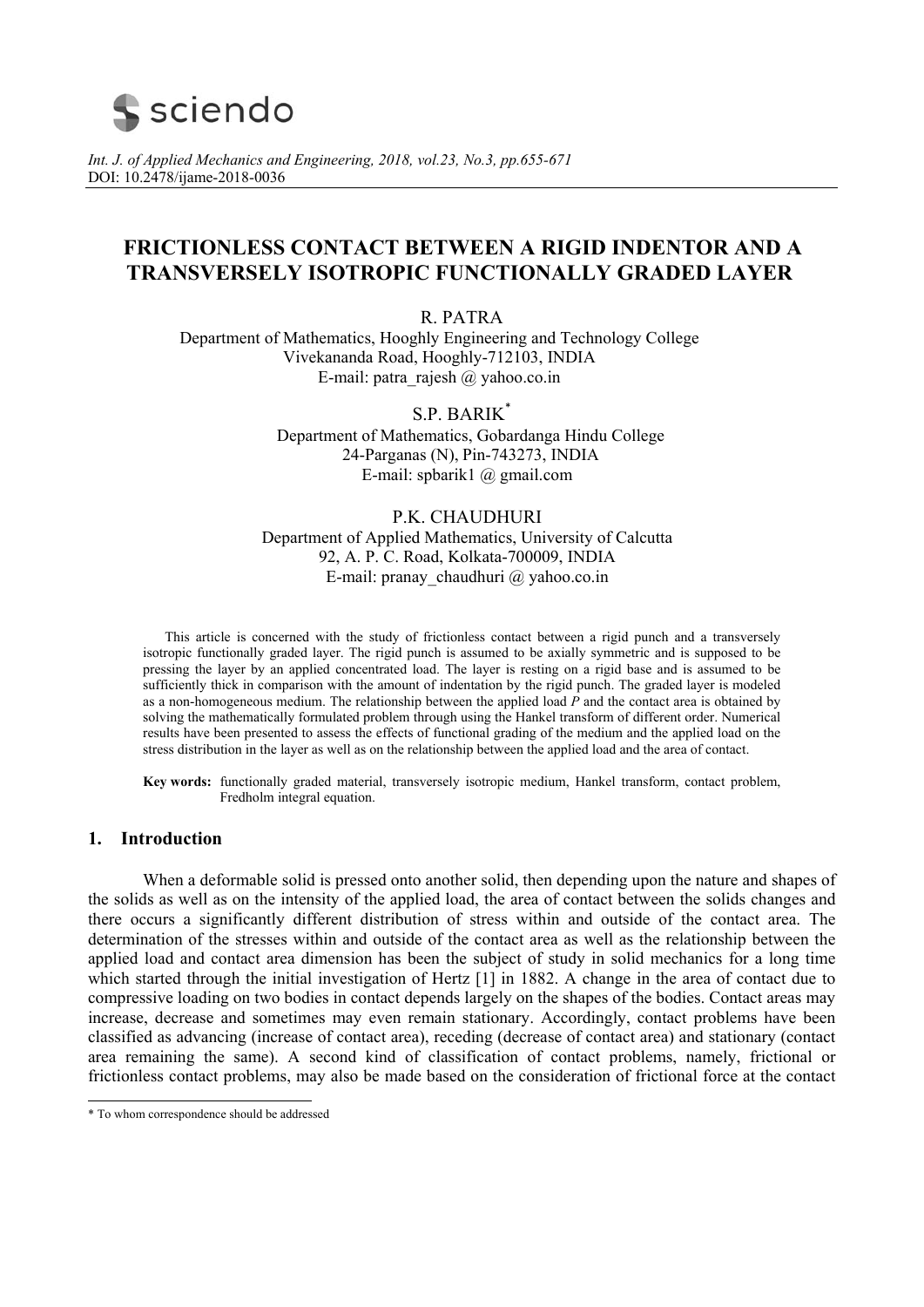surface. However, in our present discussion we shall assume that the contact surfaces are smooth and there is no frictional force there. Since contact is the principal method of applying loads to a deformable body, study of contact problems in various kinds of deformable media is important as well as necessary. Owing to their applications in a great variety of structural systems, such as foundations, pavements in roads and runways, automotive disk brake systems and in many other technological applications, considerable progress has been made with the analysis of contact problems in solid mechanics. Among several works done, we may mention a few: Johnson [2]; Gladwell [3]; Hills *et al*. [4]; Raous *et al*. [5]; Barik *et al*. [6, 7, 8]; Chaudhuri and Ray [9]; Comez *et al*. [10, 11]; Gecit [12]; Fabrikant [13]. Various types of contact problems are discussed in books and journals, e.g. Kit *et al*. [14]; Ke *et al*. [15, 16, 17, 18]; Nowacki [19]; Birinci *et al*. [20]; El-borgi *et al*. [21, 22]; Patra *et al*. [23, 24]; Jing *et al*. [25]; Yan *et al*. [26]; Adiyaman *et al.* [27], Jie *et al.* [28], Giannakopoulos and Suresh [29, 30], Suresh [31].

 Most of the solids are supposed to be elastically homogeneous in the sense that elastic coefficients have constant values for a particular solid but vary from one solid to another. Besides, there exists a class of materials in which the elastic coefficients are position dependent in the solid. This class contains lots of materials which exist naturally and also materials artificially manufactured as per need. In solid mechanics, many of the engineering materials, such as composites and a large variety of bonded materials and structural components, are generally modeled as non-homogeneous continua. A functionally graded material (FGM) is a new kind of a non-homogeneous composite in which a gradual change in the volume fraction of constituents from one location to an other in a component. The concept of FGMs was initially proposed in 1984 by a group of scientists in Sendai, Japan (Yamanouchi *et al*. [32]; Koizumi [33]). Since then, considerable attention has been paid to intensive research on FGMs. Due to the continuously varying material properties in space on the macroscopic scale, FGMs are usually superior to conventional fibrematrix materials in mechanical behavior, especially under thermal loads. It has also been found that properly treated composite materials or functionally graded or non-homogeneous materials are a better choice for their strength and stability in comparison with isotropic and homogeneous materials. This observation demands investigations of various problems in functionally graded media with those characteristics.

 The present investigation aims to find the elastostatic solution of an axially symmetric frictionless contact between a transversely isotropic layer and a rigid cylindrical, spherical and conical indentors which are loaded by a concentrated force *P*. Using the operator theory, we derive a general solution that is expressed in terms of the three potentials. These functions satisfy differential equations of the second order and are quasi-harmonic functions. Making use of these fundamental solutions, the punch problem in the aforesaid three cases, is investigated. The solution of the problem has been reduced to the solution of one Fredholm type integral equation of second kind which requires numerical treatment. The numerical results are discussed and presented graphically to show the influence of indentation in the layer on various states of interest.

# **2. Formulation of the problem**

 We consider a graded layer of transversely isotropic material and of thickness *H* lying on a rigid base. On the free surface of the layer, a rigid punch of axisymmetric character is placed with its axis of symmetry normal to the free surface of the layer. We also assume that the punch is pressed towards the layer by an applied concentrated force of magnitude *P*. The cylindrical coordinate system  $(r, \theta, z)$  with the *z* - axis along the inward drawn normal to the free surface of the layer will be used to specify the position of a point in the layer.

We shall make the following assumptions in our discussion:

(a) the axis of symmetry of the transversely isotropic material is along the *z-*axis,

- (b) there is no force of gravity,
- (c) linear theory of elasticity holds,

(d) the thickness of the layer is sufficiently large in comparison to the indented depth of the punch.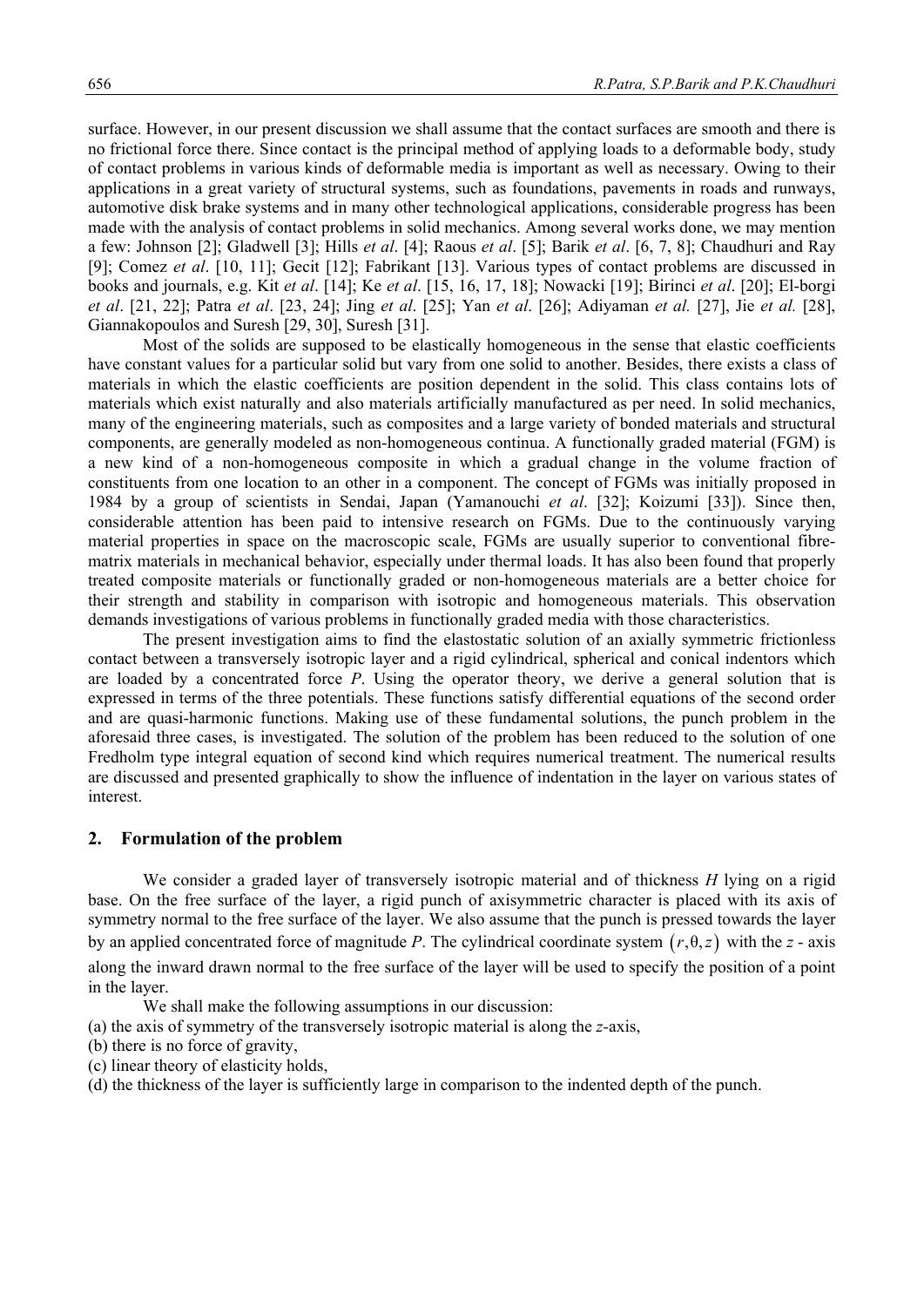We also suppose that for the graded layer, the material is modeled as a nonhomogeneous transversely isotropic material with a gradient oriented along the *z*-direction. The functional grading is assumed to follow the law

$$
A_{ij}(z) = A_{ij}^0 \exp(\alpha z), \qquad 0 < z < H \tag{2.1}
$$

where  $A_{ij}(z)$  are the anisotropic coefficients of the graded medium and  $A_{ij}^0$  are those for the homogeneous medium and  $\alpha$  is a real number.

Because of axisymmetric structure of the indentor, the field variables will be independent of  $\theta$  and the displacement vector  $(u, 0, w)$  will be function of  $r$  and  $z$  only. The geometry of the problem is shown in Figs 1a, b, c.



Fig.1a. Geometry of the problem for a flat ended cylindrical punch.



Fig.1b. Geometry of the problem for a spherical punch.



Fig.1c. Geometry of the problem for a conical punch.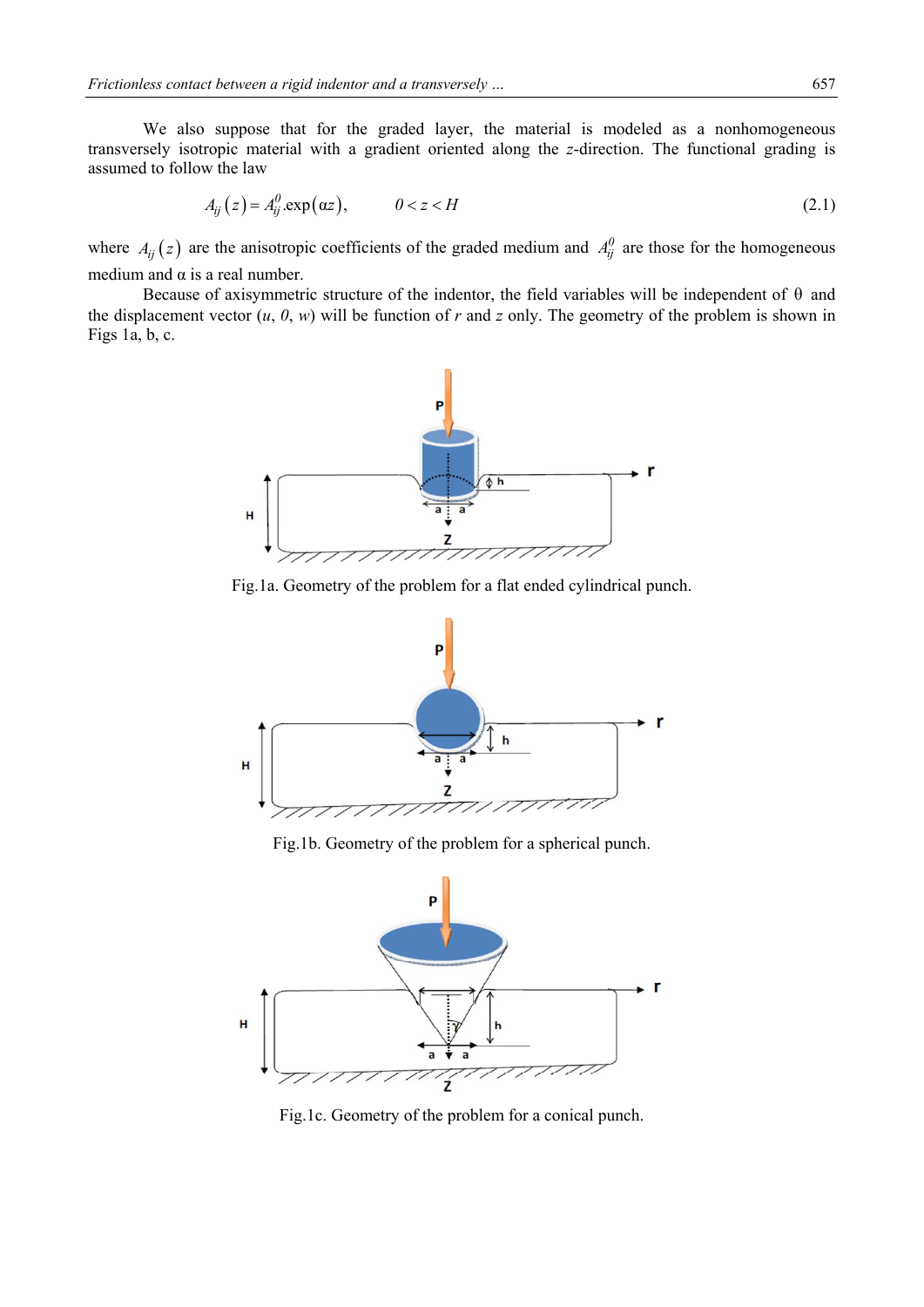The strain displacement relations, linear stress-strain relations and equations of equilibrium (Lekhnitskii [34]) are respectively given by

$$
e_{rr} = \frac{\partial u}{\partial r}, \qquad e_{\theta\theta} = \frac{u}{r}, \qquad e_{zz} = \frac{\partial w}{\partial z}, \qquad 2e_{rz} = \frac{\partial u}{\partial z} + \frac{\partial w}{\partial r}, \tag{2.2}
$$

$$
\begin{bmatrix}\n\sigma_{rr} \\
\sigma_{\theta\theta} \\
\sigma_{zz} \\
\sigma_{zr}\n\end{bmatrix} = \begin{bmatrix}\nA_{11} & A_{12} & A_{13} & 0 \\
A_{12} & A_{11} & A_{13} & 0 \\
A_{13} & A_{13} & A_{33} & 0 \\
0 & 0 & 0 & A_{44}\n\end{bmatrix} \begin{bmatrix}\ne_{rr} \\
e_{\theta\theta} \\
e_{zz} \\
e_{rz}\n\end{bmatrix},
$$
\n(2.3)

$$
\frac{\partial \sigma_{rr}}{\partial r} + \frac{\partial \sigma_{rz}}{\partial z} + \frac{1}{r} (\sigma_{rr} - \sigma_{\theta\theta}) = 0 , \qquad (2.4)
$$

$$
\frac{\partial \sigma_{rz}}{\partial r} + \frac{\partial \sigma_{zz}}{\partial z} + \frac{\sigma_{rz}}{r} = 0.
$$
\n(2.5)

 Before further proceeding, it will be convenient to adopt non-dimensional variables by rescalling all lengths by the problem's length scale *a*

$$
r' = \frac{r}{a}, \quad z' = \frac{z}{a}, \quad w' = \frac{w}{a}, \quad u' = \frac{u}{a}, \quad H' = \frac{H}{a}, \quad h' = \frac{h}{a},
$$
  

$$
\hat{\sigma}_{ij} = \frac{\sigma_{ij}}{A_{44}^0}, \qquad (i, j = r, \theta, z), \qquad \hat{A}_{1j} = \frac{A_{1j}}{A_{44}^0}, \qquad (j = 1, 2, 3), \qquad \hat{A}_{33} = \frac{A_{33}}{A_{44}^0}.
$$
 (2.6)

 In the analysis below, for notational convenience, we shall use only non-dimensional variables and politely remove their dashes  $( ' )$  and hats  $( ^{\wedge} ).$ 

 The equation of equilibrium in terms of nondimensional displacement components *u* and *w* may be expressed as follows

$$
c_1 \left\{ \frac{\partial^2 u}{\partial r^2} + \frac{1}{r} \frac{\partial u}{\partial r} - \frac{u}{r^2} \right\} + 2 \frac{\partial^2 w}{\partial r \partial z} + c_2 \frac{\partial^2 u}{\partial z^2} + \alpha c_2 \left( \frac{\partial u}{\partial z} + \frac{\partial w}{\partial r} \right) = 0,
$$
\n(2.7)

$$
c_3 \frac{\partial^2 w}{\partial z^2} + \frac{2}{r} \frac{\partial u}{\partial z} + 2 \frac{\partial^2 u}{\partial r \partial z} + c_2 \left\{ \frac{\partial^2 w}{\partial r^2} + \frac{1}{r} \frac{\partial w}{\partial r} \right\} + \alpha c_4 \left( \frac{\partial u}{\partial r} + \frac{u}{r} \right) + \alpha c_3 \frac{\partial w}{\partial z} = 0
$$
 (2.8)

where

$$
c_1 = \frac{4A_{11}}{1 + 2A_{13}}, \quad c_2 = \frac{2}{1 + 2A_{13}}, \quad c_3 = \frac{4A_{33}}{1 + 2A_{13}}, \quad c_4 = \frac{4A_{13}}{1 + 2A_{13}}.
$$
 (2.9)

The boundary conditions for the problem are

$$
w(r,0) = f(r), \qquad 0 \le r \le 1,
$$
\n
$$
(2.10)
$$

$$
w(r, H) = 0, \qquad r \ge 0,
$$
\n
$$
(2.11)
$$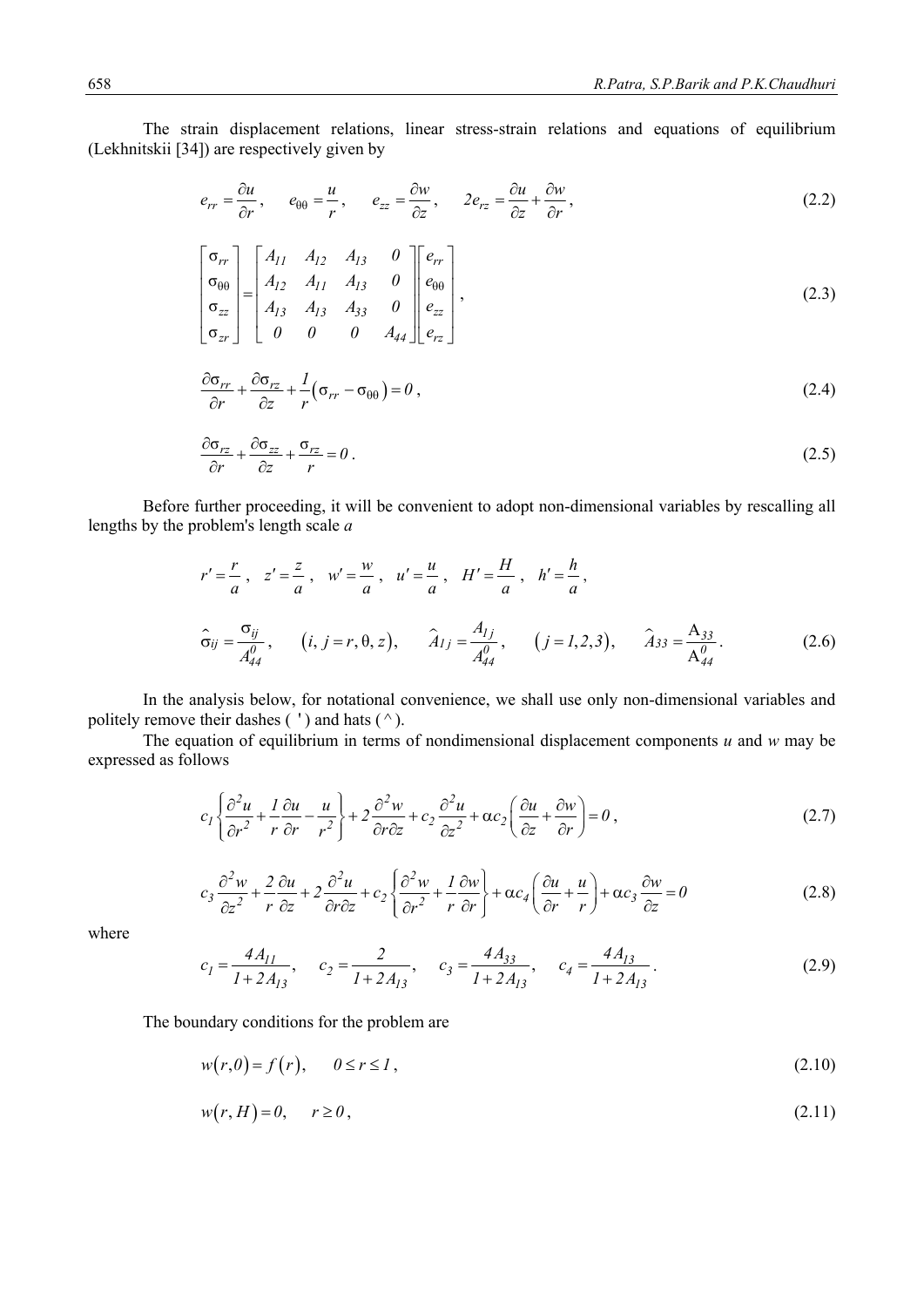$$
\sigma_{rz}(r,\theta) = \theta, \qquad r \ge 0 \tag{2.12}
$$

$$
\sigma_{zz}(r,\theta) = 0, \qquad r > 1 \,, \tag{2.13}
$$

$$
\sigma_{rz}(r, H) = 0, \qquad r \ge 0. \tag{2.14}
$$

 In addition to the boundary conditions, the displacement components should satisfy the regularity condition  $u, w \to 0$  as  $\sqrt{r^2 + z^2} \to \infty$ . At the surface of contact of the material with the indentor  $0 \le r \le 1$ , the boundary condition will depend upon the shape of the indentor. If *h* is the indented depth of the solid into the material then

(a) for a cylindrical indentor the condition will be

$$
w(r,0) = f(r) = h. \tag{2.15}
$$

(b) for a conical indentor having  $\gamma$  as the semi-vertical angle, the condition is

$$
w(r,0) = f(r) = h - (a-r)\cot\gamma
$$
 (2.16)

(c) for a spherical indentor having radius *R*, the condition is

$$
w(r,0) = f(r) = h - \frac{r^2}{2R} \,. \tag{2.17}
$$

#### **3. Method of solution**

 To solve the partial differential Eqs (2.7) and (2.8) we shall apply Hankel transforms of order zero and one with respect to the variable *r*. Utilizing the symmetry condition, we shall suppose that the displacement components *u* and *w* can be expressed as

$$
u(r,z) = \int_{0}^{\infty} F_{I}(z,\rho)\rho J_{I}(r\rho)d\rho, \qquad (3.1)
$$

$$
w(r,z) = \int_{0}^{\infty} F_2(z,\rho) J_0(r\rho) d\rho
$$
\n(3.2)

where  $J_0$  and  $J_1$  are Bessel functions of first kind of orders zero and one respectively and the unknown functions  $F_1(z, \rho)$ ,  $F_2(z, \rho)$  are to be determined from the boundary conditions. Substituting from Eqs (3.1) and (3.2) into Eqs (2.7) and (2.8) and inverting the related Hankel transforms we find

$$
\left\{c_2D^2 + \alpha c_2D - c_1\rho^2\right\}F_1 - \left\{2D + \alpha c_2\right\}F_2 = 0\,,\tag{3.3}
$$

$$
\left\{c_3D^2 + \alpha c_3D - c_2\rho^2\right\}F_2 + \rho^2\left\{2D + \alpha c_4\right\}F_1 = 0\tag{3.4}
$$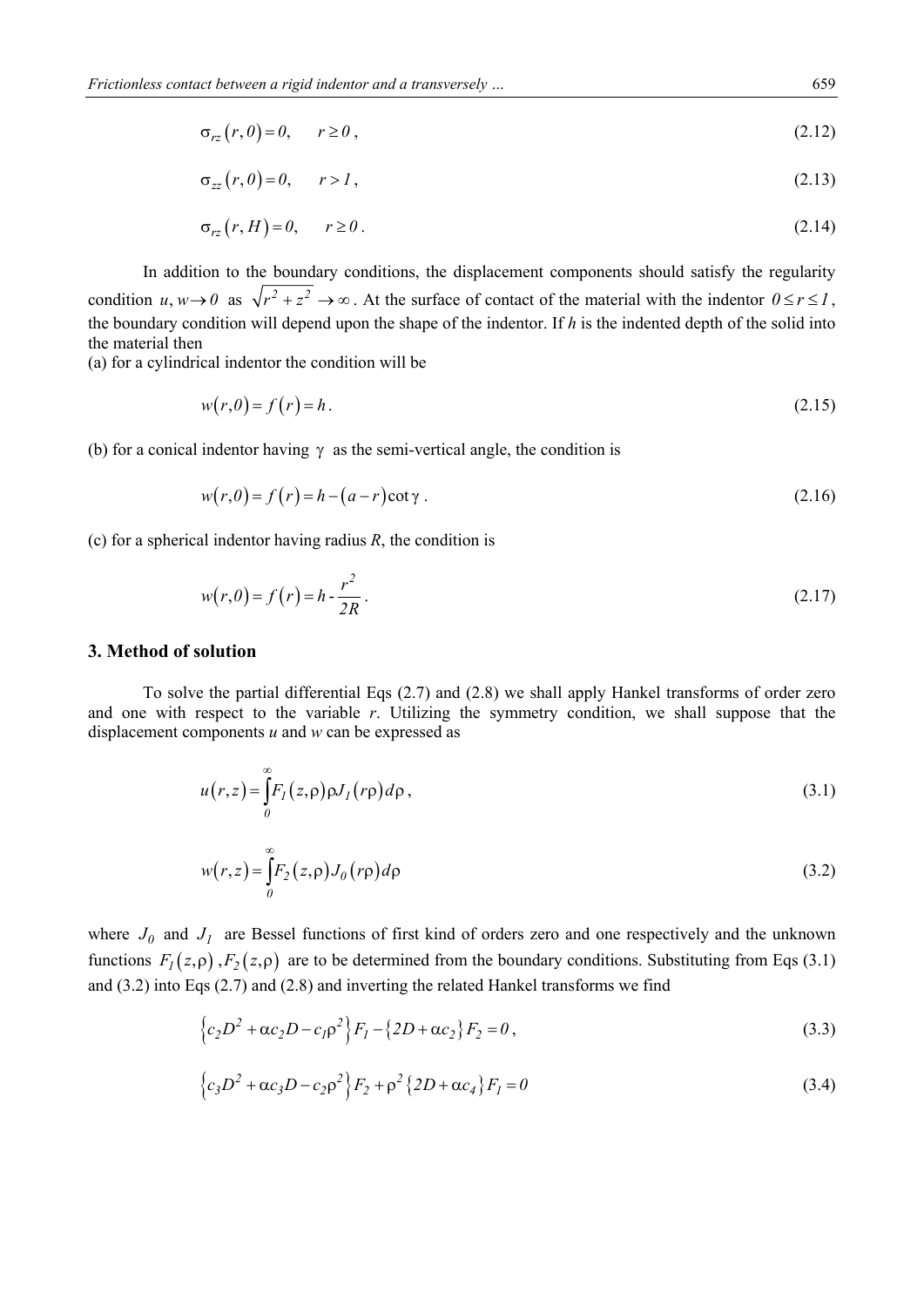$where$ 

$$
D=\frac{d}{dz}.
$$

In deriving Eqs (3.3) and (3.4) the following relationships have been used

$$
\begin{cases}\n\frac{\partial^2}{\partial r^2} + \frac{I}{r} \frac{\partial}{\partial r} - \frac{I}{r^2}\right\} J_I(r\rho) = -\rho^2 J_I(r\rho), \\
\frac{\partial}{\partial r} + \frac{I}{r}\Big\} J_I(r\rho) = \rho J_0(r\rho), \\
\frac{\partial^2}{\partial r^2} J_0(r\rho) = \frac{\rho}{r} J_I(r\rho) - \rho^2 J_0(r\rho).\n\end{cases}
$$
\n(3.5)

The solutions of the system of differential Eqs (3.3) and (3.4) are found to be

$$
F_I(z,\rho) = \sum_{k=1}^{4} A_k(\rho) e^{m_k z},
$$
\n(3.6)

$$
F_2(z,\rho) = \sum_{k=1}^{4} a_k(\rho) A_k(\rho) e^{m_k z}
$$
 (3.7)

where  $A_k(\rho)(k = 1, ..., 4)$  are arbitrary functions of the transformed parameter  $\rho$ , which are to be determined from the boundary conditions (2.10) - (2.14) and  $m_k$  ( $k = 1, ..., 4$ ) are the roots of the following characteristic equation

$$
m^{4} + 2\alpha m^{3} + (\alpha^{2} - 2\delta\rho^{2})m^{2} - 2\alpha\delta\rho^{2}m + \beta_{2}\alpha^{2}\rho^{2} + \beta_{0}^{2}\rho^{4} = 0,
$$
\n(3.8)

with

$$
\frac{c_1c_3 + c_2^2 - 4}{c_3} = \frac{c_1c_3 + c_2^2 - 2c_2 - 2c_4}{c_3} = \delta
$$
\n(say)

$$
\beta_0^2 = \frac{c_1}{c_3}, \qquad \beta_2 = \frac{c_4}{c_3}, \tag{3.10}
$$

and the coefficients  $a_k$  ( $k = 1, ..., 4$ ) are given by

$$
a_k(\rho) = -\rho^2 \frac{2m_k + \alpha c_4}{c_3 \left(m_k^2 + \alpha m_k\right) - c_2 \rho^2}, \quad (k = 1, ..., 4).
$$
\n(3.11)

It follows from Eq.(3.8) that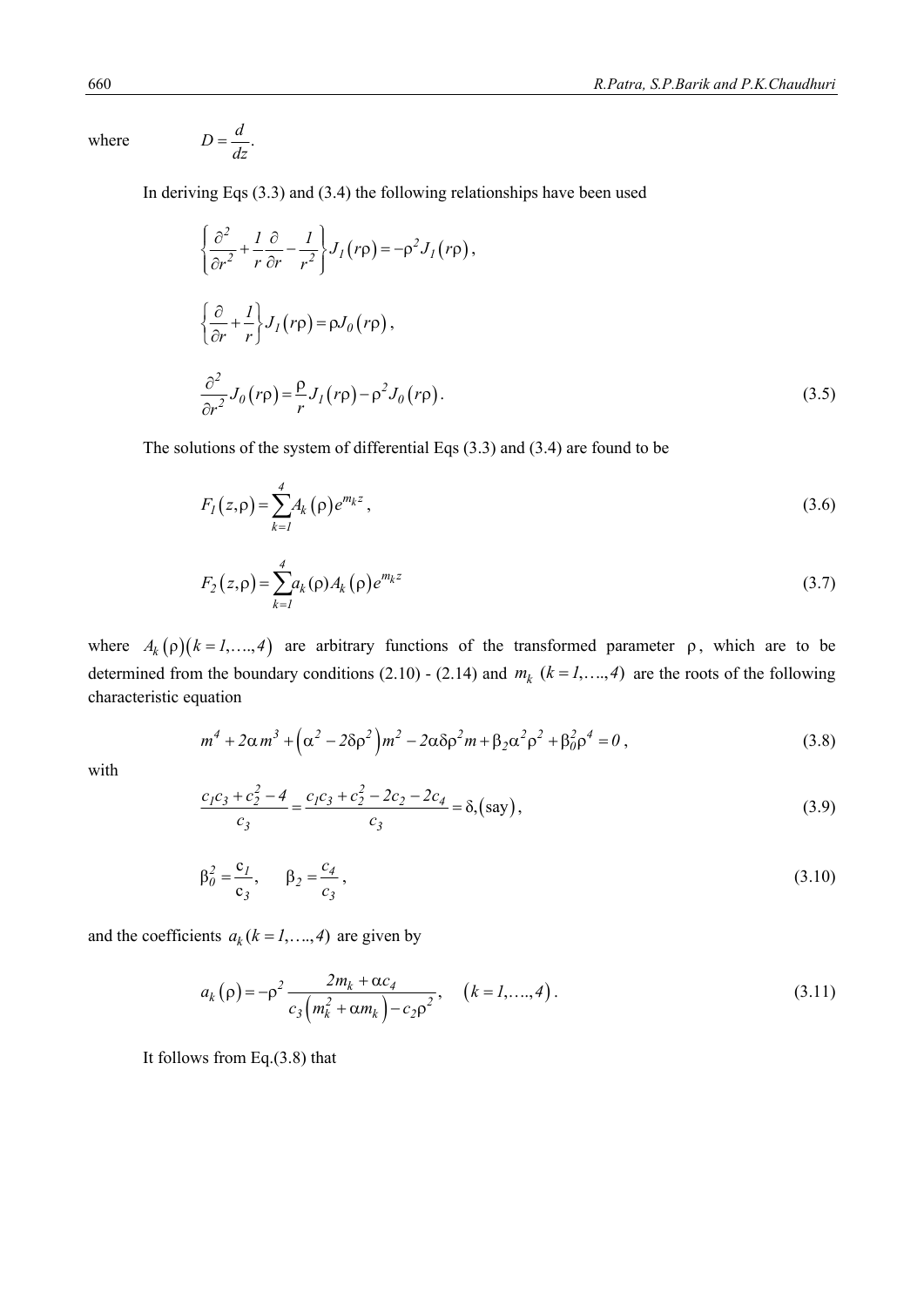$$
m_1 = \overline{m}_3 = -\frac{\alpha}{2} + \sqrt{\rho^2 + \frac{\alpha^2}{4} + i\rho\sqrt{\beta_2\alpha^2 - \beta_1^2\rho^2}} ,
$$
  

$$
m_2 = \overline{m}_4 = -\frac{\alpha}{2} - \sqrt{\rho^2 + \frac{\alpha^2}{4} + i\rho\sqrt{\beta_2\alpha^2 - \beta_1^2\rho^2}} ,
$$
 (3.12)

with

$$
\beta_I^2 = \delta^2 - \beta_0^2 \tag{3.13}
$$

where  $\bar{m}_3$ ,  $\bar{m}_4$  denote the respective complex conjugates of  $m_1, m_2$ .

Using Eqs  $(3.6)$ ,  $(3.7)$ ,  $(3.1)$  and  $(3.2)$  in the boundary conditions  $(2.10)$  -  $(2.14)$  we obtain

$$
\sum_{k=1}^{4} \left[ m_k(\rho) - a_k(\rho) \right] A_k(\rho) = 0, \qquad r \ge 0,
$$
\n(3.14)

$$
\sum_{k=1}^{4} \left[ m_k(\rho) - a_k(\rho) \right] A_k(\rho) e^{m_k(\rho)H} = 0, \qquad r \ge 0,
$$
\n(3.15)

$$
\sum_{k=1}^{4} a_k(\rho) A_k(\rho) e^{m_k(\rho)H} = 0, \qquad r \ge 0,
$$
\n(3.16)

$$
\int_{0}^{\infty} \sum_{k=1}^{4} a_k(\rho) A_k(\rho) J_0(r\rho) d\rho = f(r), \quad 0 \le r \le 1,
$$
\n(3.17)

$$
\int_{0}^{\infty} \sum_{k=1}^{4} \Big[ A'_{13}(\rho) \rho^2 + A'_{33}(\rho) a_k(\rho) \Big] A_k(\rho) J_0(r\rho) d\rho, \qquad r > 1.
$$
 (3.18)

Equatios (3.14) - (3.16) yield

$$
A_k(\rho) = g_k(\rho) A_4(\rho), \quad (k = 1, 2, 3)
$$
\n(3.19)

where

$$
g_{I}(\rho) = \frac{1}{|A|} \begin{vmatrix} -b_{4} & b_{2} & b_{3} \\ -b_{4}e^{m_{4}H} & b_{2}e^{m_{2}H} & b_{3}e^{m_{3}H} \\ -a_{4}e^{m_{4}H} & a_{2}e^{m_{2}H} & a_{3}e^{m_{3}H} \end{vmatrix},
$$

$$
g_{2}(\rho) = \frac{1}{|A|} \begin{vmatrix} b_{I} & -b_{4} & b_{3} \\ b_{I}e^{m_{1}H} & -b_{4}e^{m_{4}H} & b_{3}e^{m_{3}H} \\ a_{I}e^{m_{1}H} & -a_{4}e^{m_{4}H} & a_{3}e^{m_{3}H} \end{vmatrix},
$$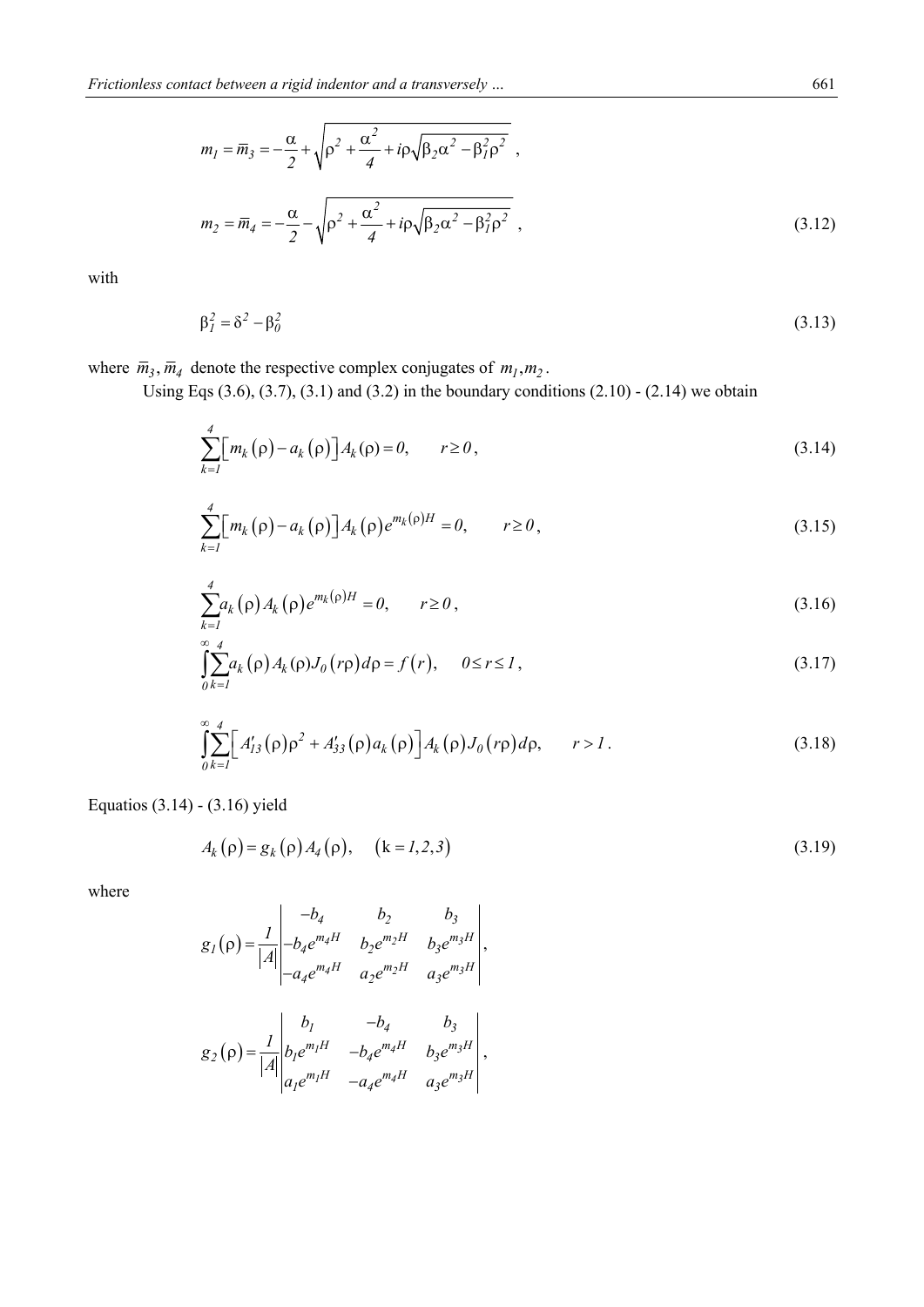$$
g_3(\rho) = \frac{1}{|A|} \begin{vmatrix} b_1 & b_2 & -b_4 \\ b_1 e^{m_1 H} & b_2 e^{m_2 H} & -b_4 e^{m_4 H} \\ a_1 e^{m_1 H} & a_2 e^{m_2 H} & -a_4 e^{m_4 H} \end{vmatrix},
$$
  

$$
|A| = \begin{vmatrix} b_1 & b_2 & b_3 \\ b_1 e^{m_1 H} & b_2 e^{m_2 H} & b_3 e^{m_3 H} \\ a_1 e^{m_1 H} & a_2 e^{m_2 H} & a_3 e^{m_3 H} \end{vmatrix},
$$

and 
$$
b_k = m_k(\rho) - a_k(\rho), \qquad (k = 1, ..., 4)
$$
. (3.20)

From Eqs (3.18) and (3.17) we get, respectively

$$
\int_{0}^{\infty} D(\rho) A_4(\rho) J_0(r\rho) d\rho = 0, \quad r > 1,
$$
\n(3.21)

$$
\int_{0}^{\infty} D^*(\rho) A_4(\rho) J_0(r\rho) d\rho = f(r), \quad 0 \le r \le 1,
$$
\n(3.22)

with 
$$
D(\rho) = \sum_{k=1}^{3} l_k(\rho) g_k(\rho) + l_4(\rho),
$$
 (3.23)

$$
l_k(\rho) = A'_{13}\rho^2 + A'_{33}a_k(\rho),
$$
\n(3.24)

$$
D^*(\rho) = \sum_{k=1}^3 a_k(\rho) g_k(\rho) + a_4(\rho).
$$
 (3.25)

If we write  $B(\rho) = D(\rho) A_4(\rho)$ , (3.26)

Equations (3.21) and (3.22) respectively become

$$
\int_{0}^{\infty} B(\rho) J_0(r\rho) d\rho = 0, \quad r > 1,
$$
\n(3.27)

$$
\int_{0}^{\infty} G(\rho)B(\rho)J_0(r\rho)d\rho = f(r), \quad 0 \le r \le I
$$
\n(3.28)

$$
G(\rho) = \frac{D^*(\rho)}{D(\rho)}\tag{3.29}
$$

where  $\qquad \qquad$   $G$ 

Introducing a function  $\phi(t)$  such that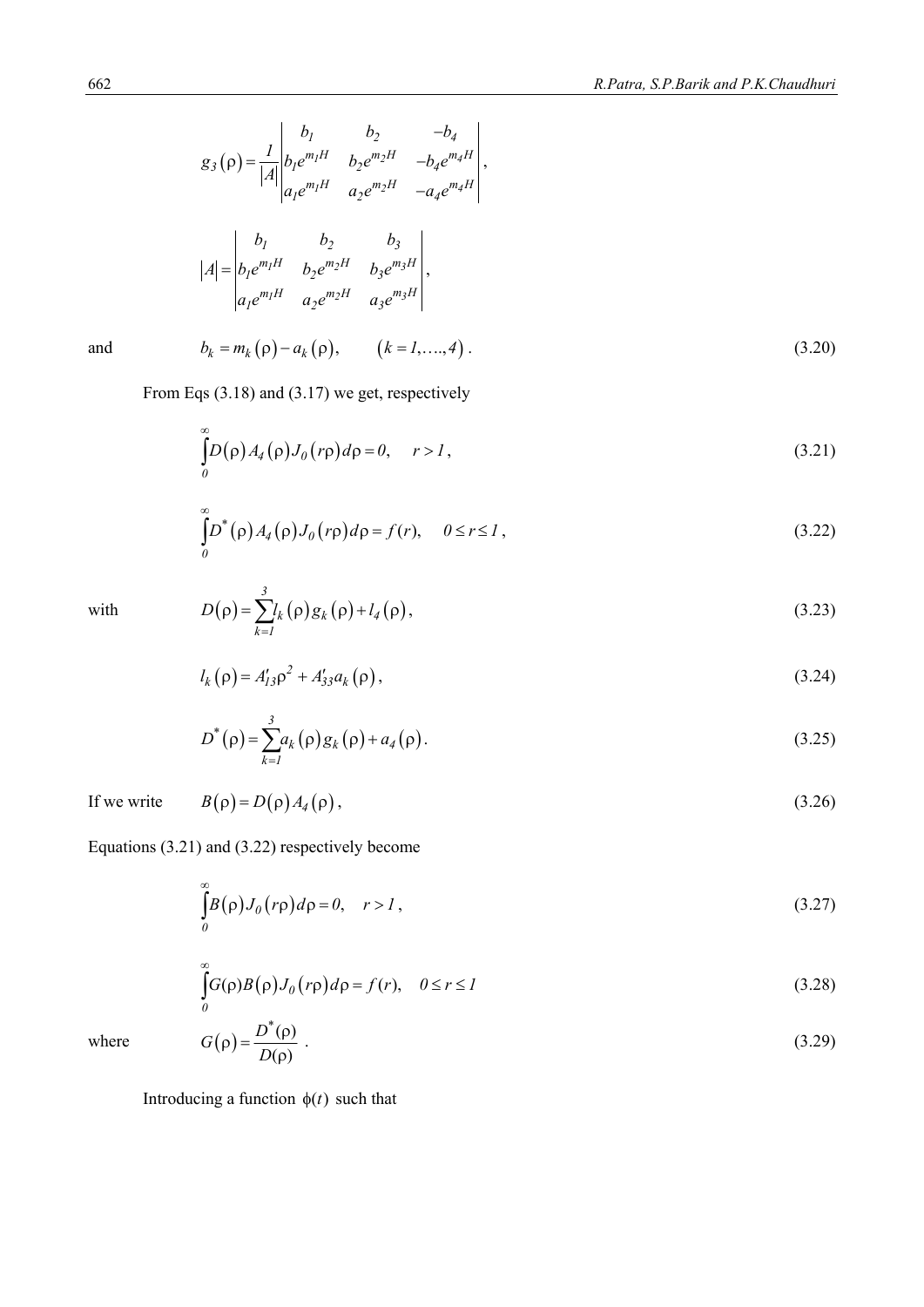$$
\frac{B(\rho)}{\rho} = \sqrt{\frac{2}{\pi}} \int_{0}^{1} \phi(t) \cos(\rho t) dt,
$$
\n(3.30)

we find that Eq.(3.27) is automatically satisfied and we get

$$
A_4(\rho) = \frac{\rho}{D(\rho)} \sqrt{\frac{2}{\pi}} \int_0^1 \phi(t) \cos(\rho t) dt
$$
 (3.31)

Now Eq.(3.28) can be written as

$$
\int_{0}^{r} \frac{dt}{\sqrt{r^2 - t^2}} \left[ \phi(t) + \int_{0}^{1} \phi(x) L(x, t) dx \right] = f(r), \quad 0 \le r \le 1,
$$
\n(3.32)

which is an Abel type integral equation. After some calculations we get the integral equation in  $\phi$  as

$$
\phi(t) + \int_{0}^{1} \phi(x)L(x,t)dx = \frac{2}{\pi}g(t), \qquad 0 \le t \le 1.
$$
 (3.33)

This equation determines the function ϕ. Here

$$
g(t) = \frac{d}{dt} \int_{0}^{t} \frac{rf(r)}{\sqrt{t^2 - r^2}} dr = h,
$$
 for cylindrical indentor,  

$$
= h + \left(\frac{\pi}{2}t - 1\right) \cot \gamma,
$$
 for conical indentor,  

$$
= h - \frac{t^2}{2},
$$
 for spherical indentor, (3.34)

$$
= h - \frac{\iota}{R}, \qquad \text{for spherical indentor,}
$$

$$
L(x,t) = \frac{2}{\pi} \int_{0}^{\infty} \Omega(\rho) \cos(\rho x) \cos(\rho t) d\rho,
$$
(3.35)

$$
\Omega(\rho) = \sqrt{\frac{2}{\pi}} \rho G(\rho) \,. \tag{3.36}
$$

Now the equilibrium condition demand

$$
P^* + 2\pi \int_0^a r \sigma_{zz}(r,0) dr = 0
$$
\n(3.37)

where  $P$ 

$$
P^* = \frac{P}{A_{44}^0}, \qquad a^* = \frac{a}{h},
$$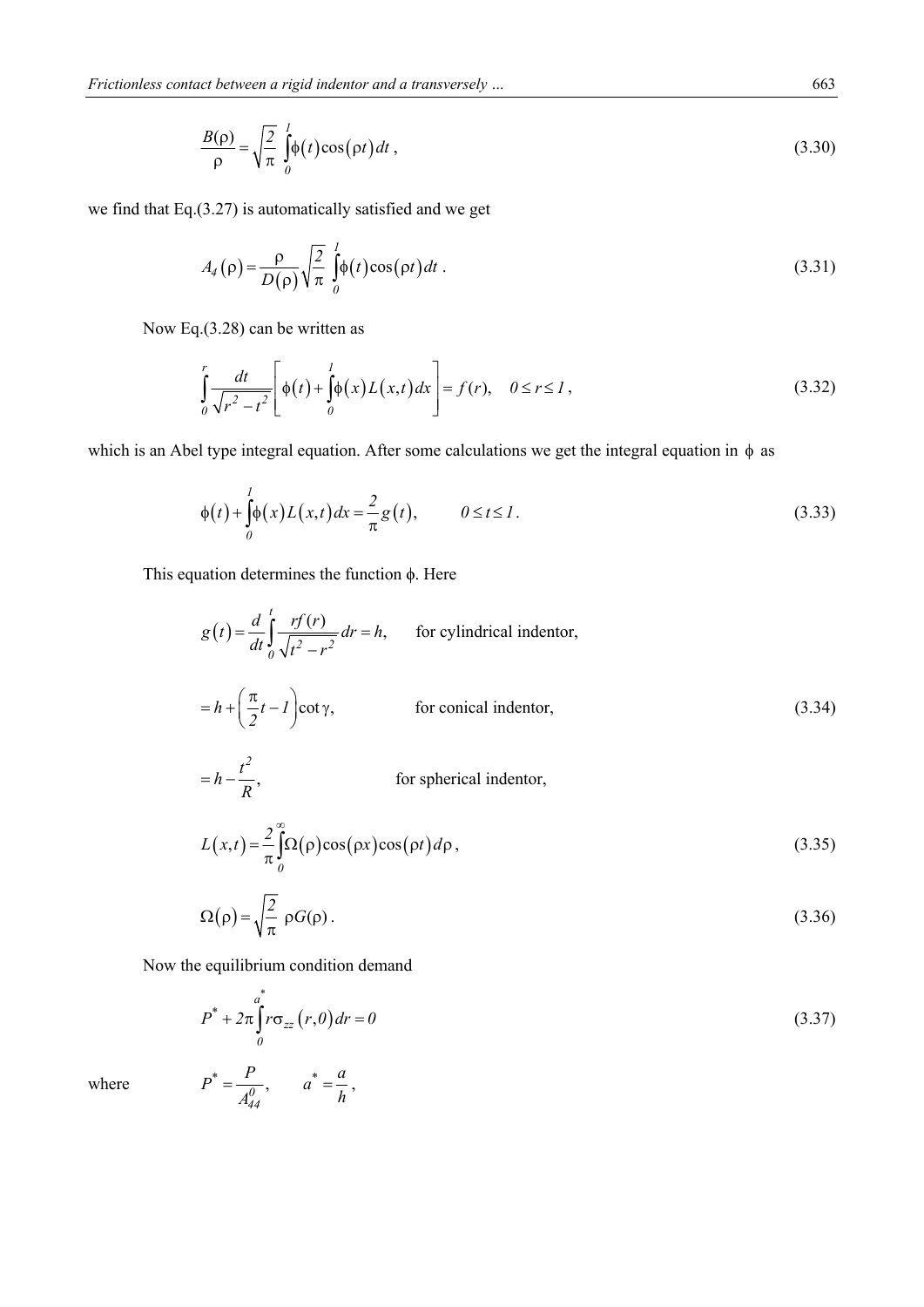$$
\sigma_{zz}(r,\theta) = \int_{0}^{\infty} M(\omega) J_{\theta}(\omega r) d\omega,
$$
\n(3.38)

$$
M(\omega) = \sqrt{\frac{2}{\pi}} \int_{0}^{1} \phi(t) \cos(\omega t) d\omega t, \qquad \omega = \rho h.
$$
 (3.39)

Equation (3.37) is the relationship between the non-dimensional applied load  $P^*$  and  $a^*$ , the nondimensional radius of the contact area.

# **5. Solution of the integral equations**

The interval  $[0, 1]$  is sub-divided into *n* equal parts, each of length  $h_1$  by the points,  $0 = x_0, x_1 = x_0 + h_1, x_2 = x_0 + 2h_1, \dots, x_n = x_0 + nh_1 = 1$  where  $nh_1 = 1$ , such that  $x_i = x_0 + jh_1, j = 0, 1, \dots, n$ . Then by Simpson's 1/3 formula we get

$$
\int_{0}^{1} \phi(x)L(x,t)dx =
$$
\n
$$
= \frac{h_{1}}{3} \sum_{j=1}^{n} \Big[ \phi(x_{2j-2})L(x_{2j-2},t_{i}) + 4\phi(x_{2j-1})L(x_{2j-1},t_{i}) + \phi(x_{2j})L(x_{2j},t_{i}) \Big]
$$
\n(4.1)

where  $t_i = x_i, i = 0, 1, \dots, n$ .

Now, the integral Eq.(3.33) can be written as

$$
\phi(t_i) + \frac{h_j}{3} \sum_{j=1}^n \Big[ \phi(x_{2j-2}) L(x_{2j-2}, t_i) + 4 \phi(x_{2j-1}) L(x_{2j-1}, t_i) + \phi(x_{2j}) L(x_{2j}, t_i) \Big] =
$$
\n
$$
= \frac{2}{\pi} g(t_i), \qquad i = 0, 1, \dots, n
$$
\n(4.2)

which is a set of *n* linear equations in n unknowns *tt t 01 n* , , .., .

 This linear algebraic system of equations are solved numerically by utilizing Gaussian elimination method.

#### **5. Numerical results and discussion**

 The present study aims at investigating a frictionless contact problem in a finite transversely isotropic functionally graded layer. The main objective of the present discussion is to study the effects of material gradation and indentation on the load-contact area relationship as well as on normal stress distribution.

 In our present discussion we have considered the transversely isotropic materials as cobalt, magnesium and titanium to illustrate theoretical results. The numerical values of the elastic coefficients for the materials are listed in Tab.1 (Freund and Suresh [35]).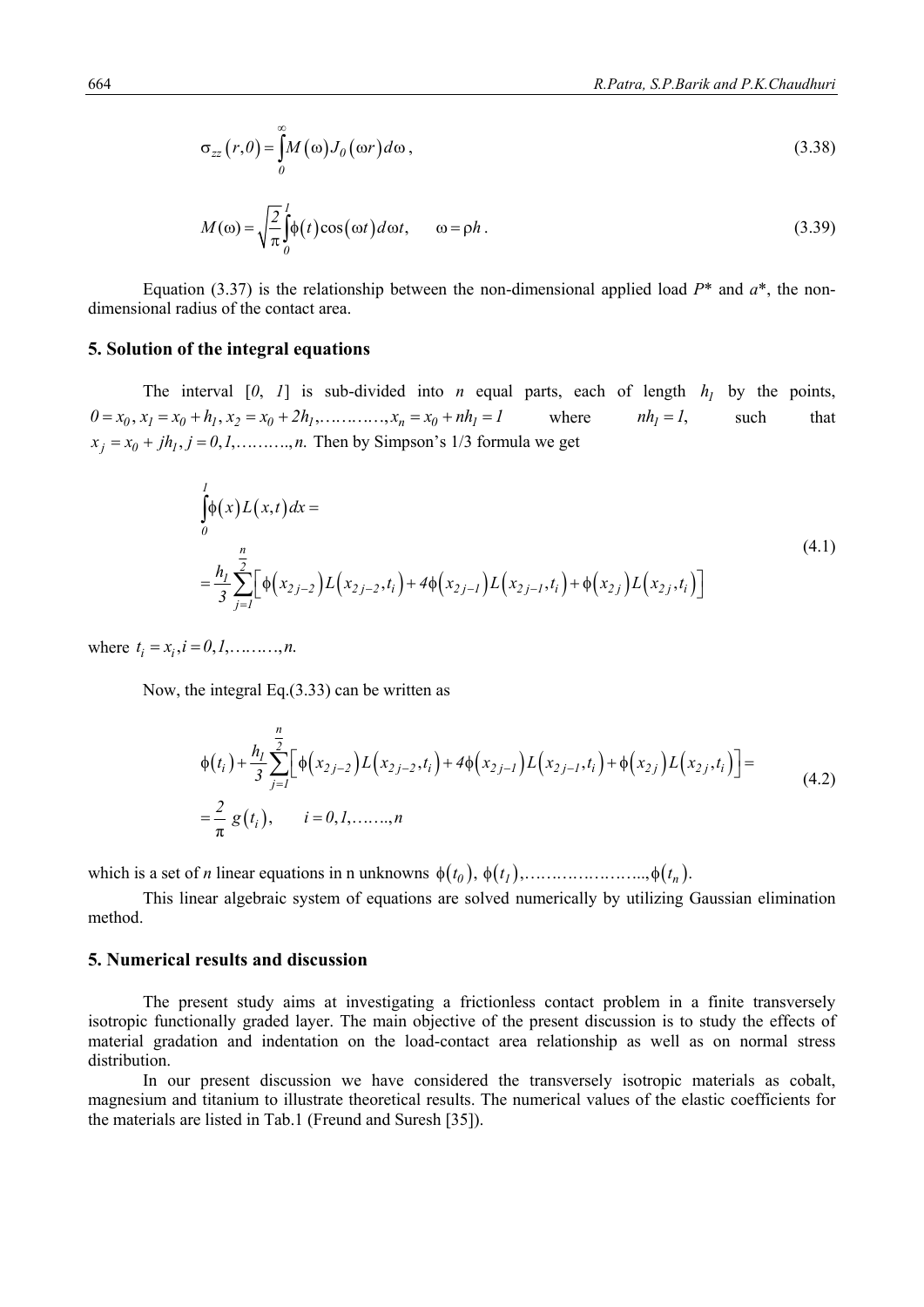| Quantity | Unit | Cobalt | Titanium | Magnesium |
|----------|------|--------|----------|-----------|
| $A_{II}$ | GPa  | 307.0  | 162.4    | 59.7      |
| $A_{33}$ | GPa  | 358.1  | 180.7    | 61.7      |
| $A_{44}$ | GPa  | 78.3   | 46.7     | 16.4      |
| $A_{12}$ | GPa  | 165.0  | 92.0     | 26.2      |
| $A_{13}$ | GPa  | 103.0  | 69.0     | 21.7      |

Table 1. Basic data for three transversely isotropic materials.

 Using the above numerical data we shall evaluate numerically the integral Eq.(3.33). Our numerical study will cover three different types of a rigid indentor, namely, cylindrical shaped, spherical shaped and conical shaped.



Fig.2a. The effect of indentation *h* on  $\sigma_{zz}(r,0)$  for the flat -ended cylindrical punch (Titanium) ( $\alpha = 0.1$ ). (b) Variation of  $\sigma_{zz}(r,0)$  for various materials with fixed indentation of the flat-ended cylindrical punch  $(h = 0.1, \alpha = 0.1)$ . (c) The effect of the graded parameter  $\alpha$  on  $\sigma_{zz}(r, \theta)$  for the flat-ended cylindrical punch with  $h = 0.1$  (Titanium).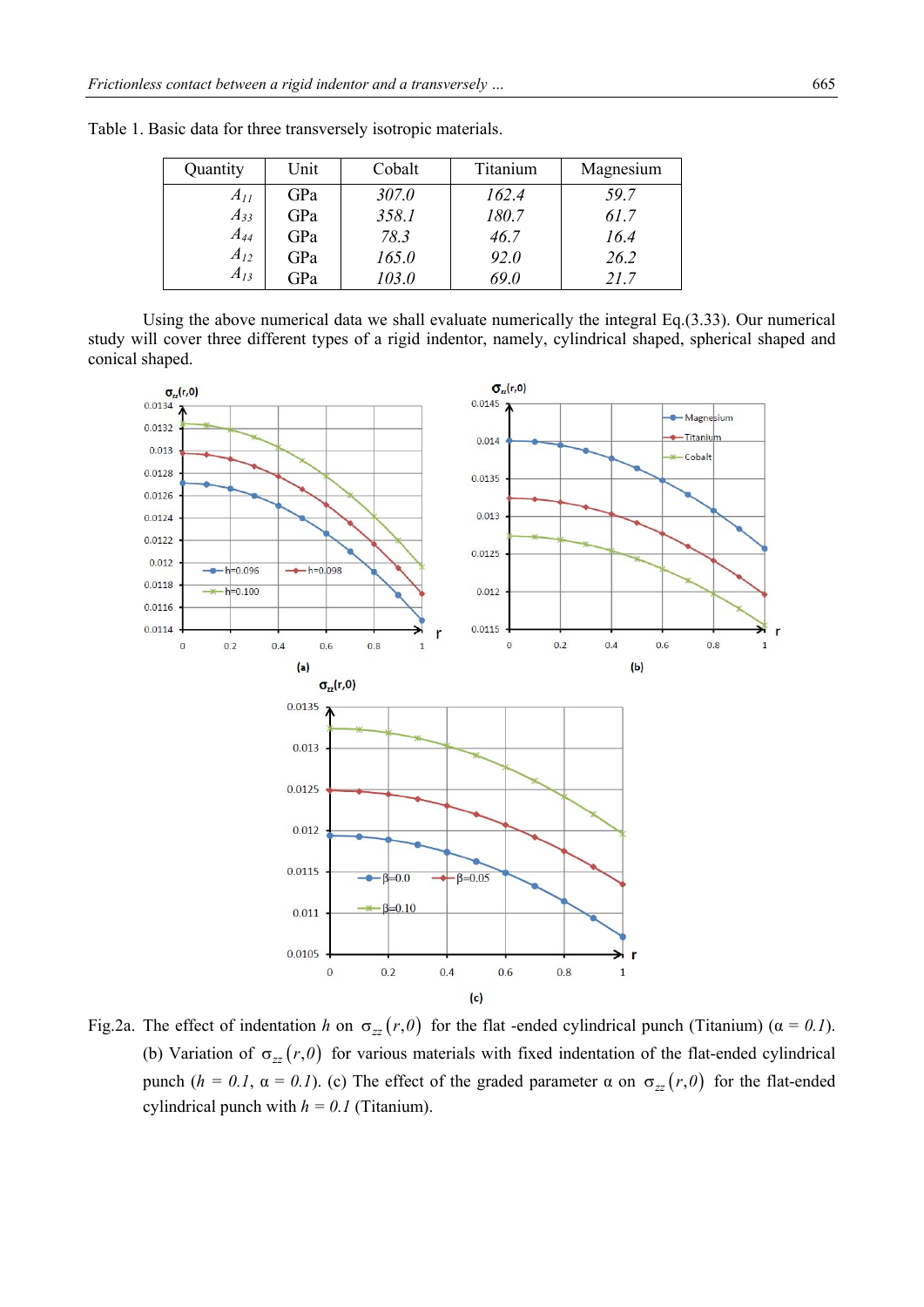We shall display our numerical results in Figs 2, 3 and 4 corresponding to cylindrical, spherical and conical shaped punches. Figure 2a shows the effect of indentation *h* on  $\sigma_{zz}(r,0)$  for flat-ended cylindrical punch for various values of *h* in a transversely isotropic functionally graded medium like titanium. As expected, more indentation will require more normal stress. Figure 2b shows variation of  $\sigma_{\gamma}(r,0)$  for three different materials with fixed indentation *h* of the flat-ended cylindrical punch. It is evident from Fig.2b that increase in rigidity will generate less normal stress. Figure 2c illustrates the effect of graded parameter α on  $\sigma_{zz}(r, \theta)$ . It shows that normal stress  $\sigma_{zz}(r, \theta)$  increases as the graded parameter  $\alpha$  increases.

 There are not much significant changes in the behavior of the stresses in the case of the spherical indentor from the corresponding results of the cylindrical punch as shown in Figs.3. But here we see that  $\sigma_{zz}(r, \theta) \rightarrow \theta$  as  $r \rightarrow 1$ .



Fig.3a. The effect of indentation *h* on  $\sigma_{zz}(r,0)$  for the spherical punch (Titanium) ( $\alpha = 0.1$ ,  $R = 10$ ). (b) Variation of  $\sigma_{zz}(r,0)$  for various materials with fixed indentation of the spherical punch ( $h = 0.1$ ,α  $= 0.1, R = 10$ ). (c) The effect of the graded parameter  $\alpha$  on  $\sigma_{zz}(r, \theta)$  for spherical punch with  $h =$ *0.1*, *R = 10* (Titanium).

 In the case of the conical punch, some kind of dissimilarities from the above two punches are observed. Firstly, in this case the stresses act oppositely and have decreasing numerical values with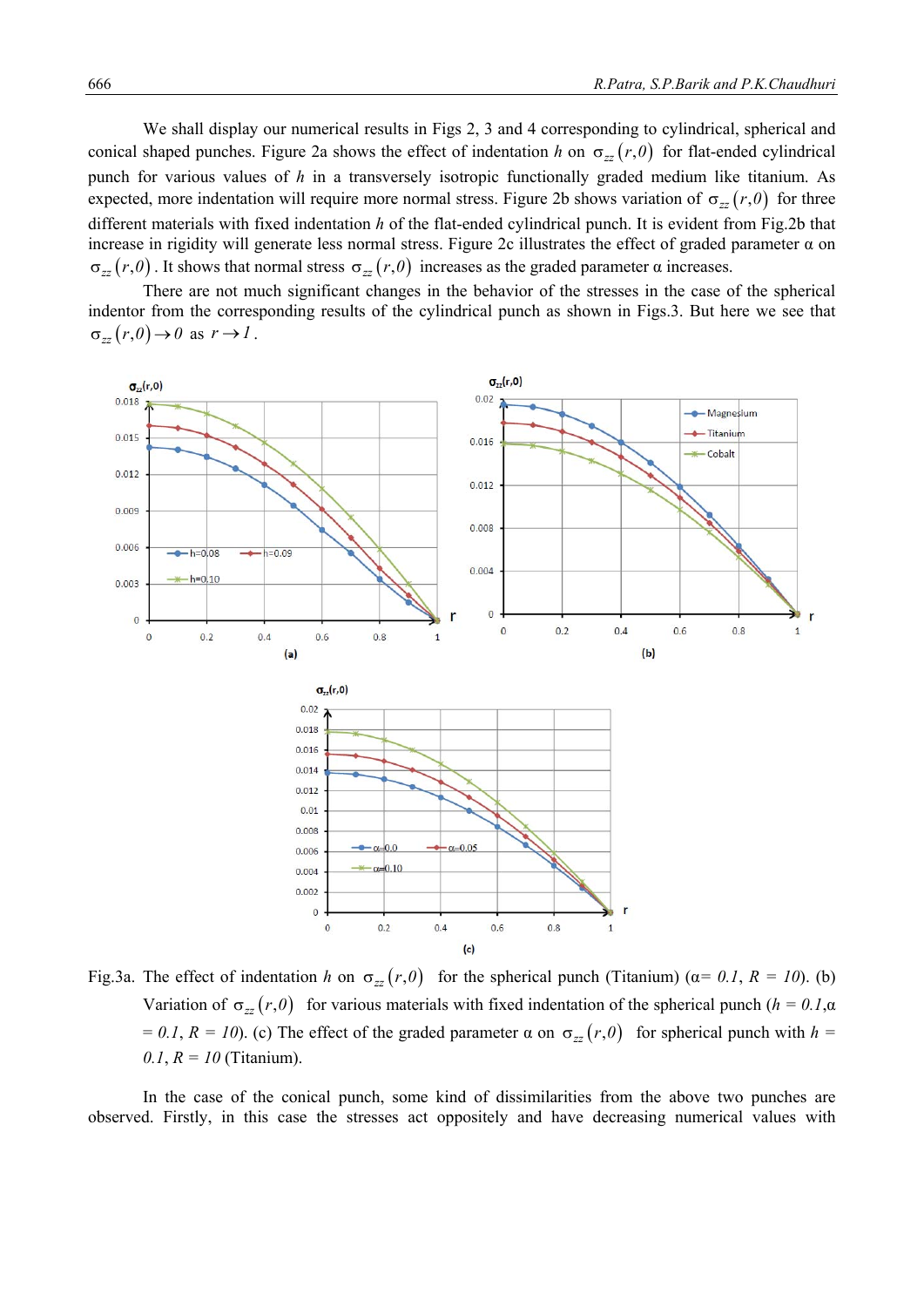increasing *h*. This is shown in Fig.4a. Figure 4b shows a comparison between results of three materials for a fixed *h*. The results are similar to those in Fig.2b. Figure 4c shows the same effects as those of Figs 2c and 3c and e., the numerical values of  $\sigma_{zz}(r, \theta)$  increase as  $\alpha$  increases. Variations of normal stress with *r* have been also studied with different shapes of the conical punch by varying the semi-vertical angle. Results are shown in Fig.4d.



Fig.4a. The effect of indentation *h* on  $\sigma_{zz}(r,0)$  for the conical punch (Titanium) ( $\alpha = 0.1$ ,  $\gamma = \pi / 3$ ). (b) Variation of  $\sigma_{zz}(r,0)$  for various materials with fixed indentation of the conical punch  $(h = 0.1, \alpha = 0.1, \gamma = \pi / 3)$ . (c) The effect of graded parameter  $\alpha$  on  $\sigma_{zz}(r, 0)$  for the conical punch with *h* = 0.1,  $\gamma$  =  $\pi$  / 3 (Titanium). (d) Variation of  $\sigma_{zz}(r,0)$  for different  $\gamma$  of the conical punch with  $h = 0.1$ ,  $\alpha = 0.1$  (Titanium).

 Figures 5 shows the variation of the applied load *P*\* with contact radius *a*\* for all kinds of considered punches. Figure 5a shows that to produce same amount of indentation, a cylinder with greater radius will require a greater magnitude of the applied load. For materials like titanium, Figs 5a, c, e show that the effects of the graded parameter  $\alpha$  on the applied load-contact area relationship for three different types of punches. It is clear from Figs 5a, c that as rigidity increases, a greater magnitude of the applied load will be required to produce same area of contact for cylindrical and spherical punches, while for the conical punch, as shown in Fig.5e, the result is just the opposite i.e., with increased rigidity, as load increases, contact area diminishes. The effects of anisotropy on the applied load are very much clear in Figs 5b, d, f for flat-ended cylindrical, spherical and conical punches respectively.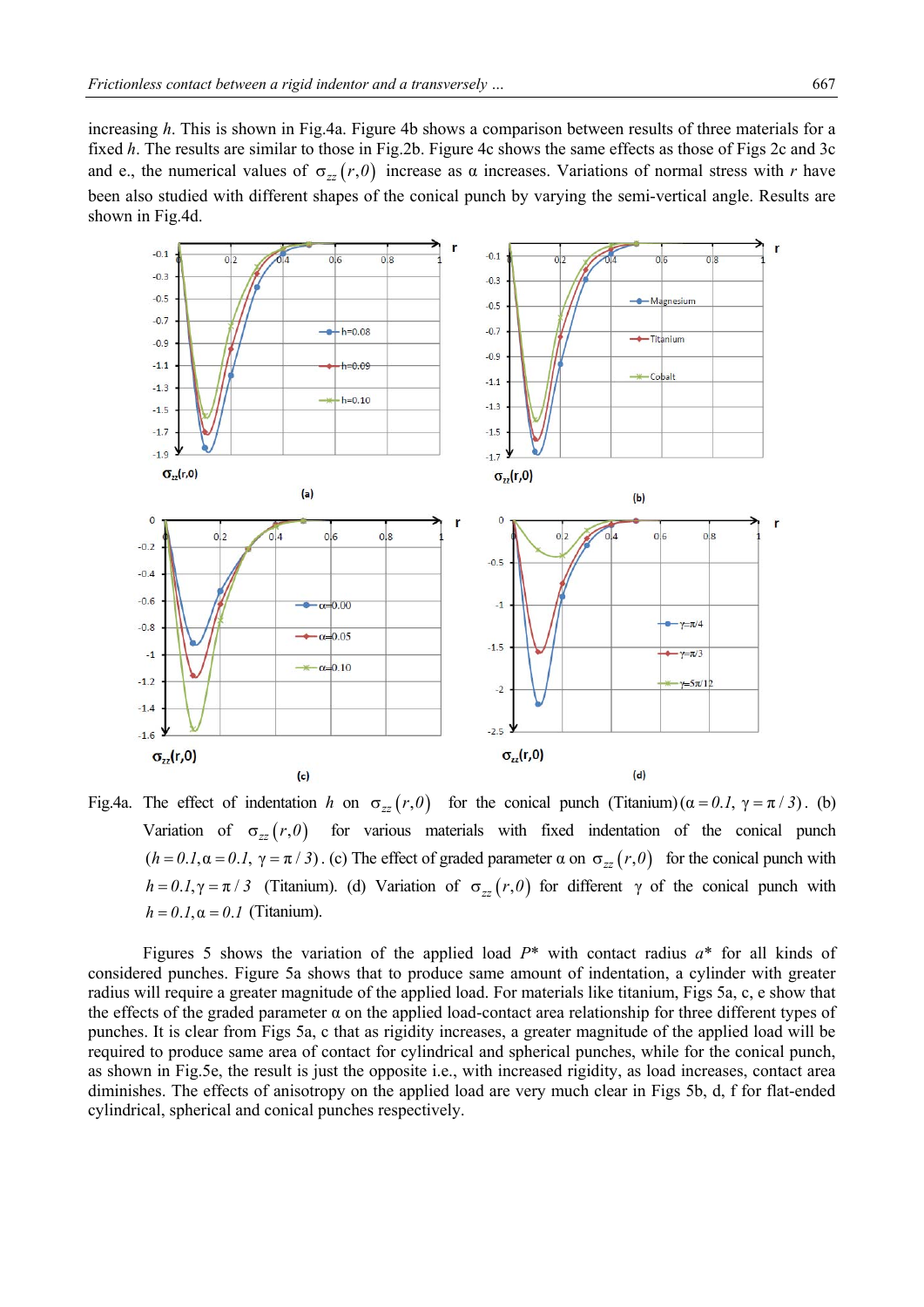

Fig.5a. The effect of the graded parameter  $\alpha$  on total force  $P^*$  with contact radius with fixed indentation ( $h =$ *0.1*) for the flat-ended cylindrical punch (Titanium). (b) Variation of total force *P*\* with contact radius ( $h = 0.1$ ,  $α = 0.1$ ) for the flat-ended cylindrical punch. (c) The effect of the graded parameter  $α$ on total force  $P^*$  with contact radius with fixed indentation ( $h = 0.1$ ,  $R = 10$ ) for the spherical punch (Titanium). (d) Variation of total force  $P^*$  with contact radius for various materials ( $h = 0.1$ ,  $\alpha = 0.1$ ,  $\hat{R} = 10$ ) for the spherical punch. (e) The effect of the graded parameter  $\alpha$  on total force  $P^*$  with contact radius with fixed indentation  $(h = 0.1, \gamma = \pi / 3)$  for the conical punch (Titanium). (f) Variation of total force *P*\* with contact radius for various materials  $(h = 0.1, \alpha = 0.1, \gamma = \pi / 3)$  for conical punch.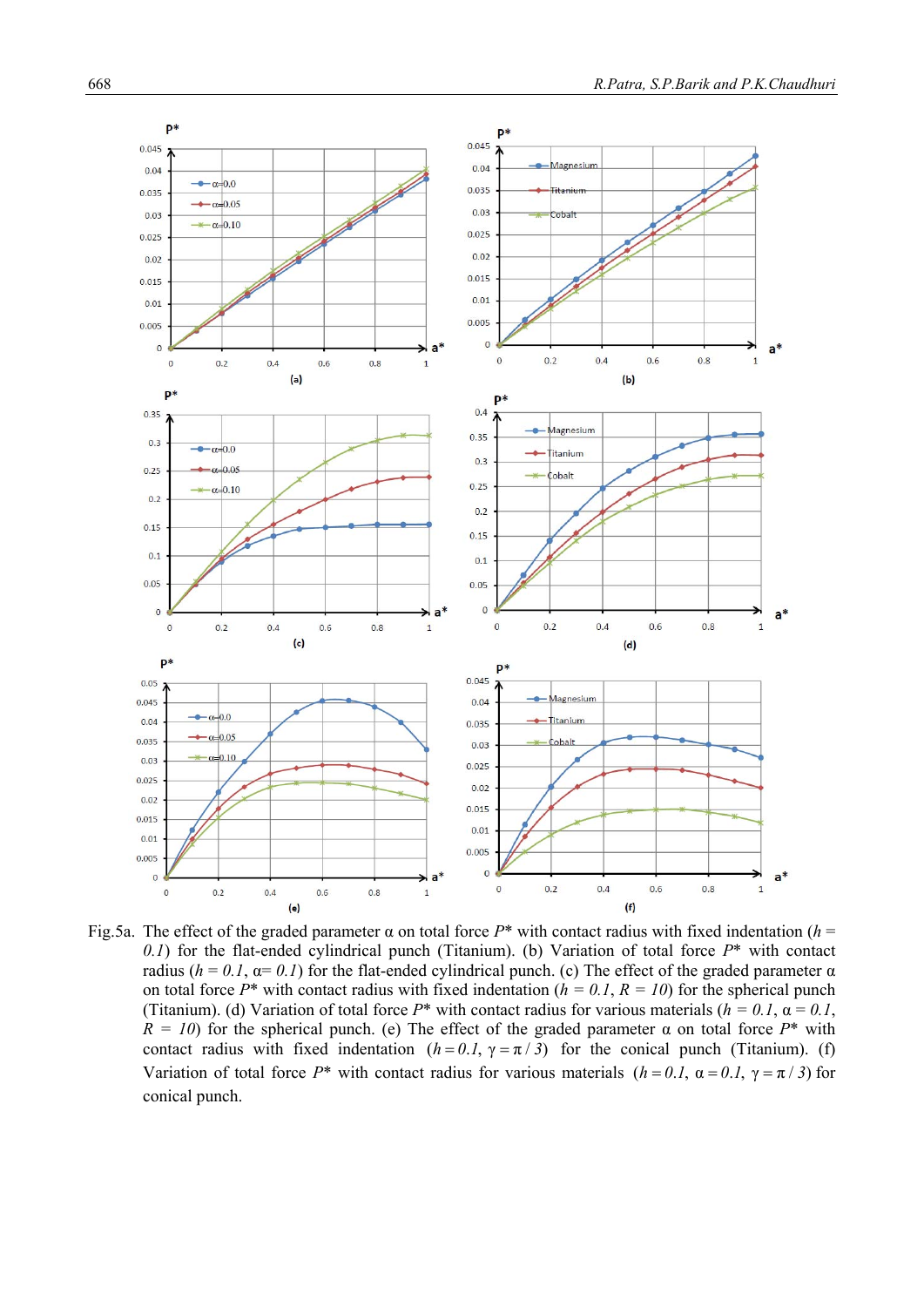#### **Conclusion**

 In the present study of frictionless contact between a transversely isotropic functionally graded layer and a rigid indentor pushed normally towards the layer, the gradation of the layer, the applied load on the indentor and the shapes of the indentor appear to produce significant effects on the normal stress distribution at the layer surface and on the load-contact area relationship. As, neither the expression of the surface normal stress, nor the load- contact area relationship is in its simple algebraic form, the effects are studied through numerical evaluations of the associated integrals based on the various parameter values of the medium. The important observations from the study are

- (a) The normal stress distribution  $\sigma_{zz}(r,0)$  depends on the amount of indentation, the shape of the indentor as well as on the rigidity of the layer material
- (b) The load-contact area relationship also depends on the shape of the indentor, the anisotropic character as well as on the functional gradation of the layer material.

# **Nomenclature**

- $A$  non homogeneity parameter
- $A_{ii}$  anisotropic coefficients for the graded elastic medium
- $A^0_{ij}$  anisotropic coefficients for the homogeneous elastic medium
- $e_{rr}, e_{rz}, e_{\theta\theta}, e_{zz}$  strain components in polar co-ordinate system
	- $H$  thickness of the layer
	- $J_n()$  bessel functions of first kind with order *n* 
		- $P$  applied concentrated load
		- $R$  radius of spherical indentor
	- $r, \theta, z$  cylindrical coordinates
	- $u, w$  displacement components
		- $\gamma$  semi vertical angle of the conical indentor

 $\sigma_{rr}, \sigma_{rz}, \sigma_{\theta\theta}, \sigma_{zz}$  – stress components in polar co-ordinate system

## **References**

- [1] Hertz H. (1882): *On the contact of rigid elastic solids.* J. Reine and Angewandte Mathematik, vol.92, pp.156-171.
- [2] Johnson K.L. (1985): *Contact Mechanics.* Cambridge: Cambridge University Press.
- [3] Gladwell M.L. (1980): *Contact Problems in the Classical Theory of Elasticity.* Sijthoff and Noordhoff, The Netherlands.
- [4] Hills D.A. and Nowell D. (1993): *Sackfield A. Mechanics of Elastic Contacts.* Butterworth Heinemann.
- [5] Raous M., Jean M. and Moreau J.J. (1995): *Contact Mechanics.* New York: Plenum Press.
- [6] Barik S.P., Kanoria M. and Chaudhuri P.K. (2006): *Contact problem for an anisotropic elastic layer lying on an anisotropic elastic foundation under gravity.* J. Ind. Acad. Math., vol.28, pp.205-223.
- [7] Barik S.P., Kanoria M. and Chaudhuri P.K. (2008): *Effect of nonhogeniety on the contact of an isotropic half-space and a rigid base with an axially symmetric reces.*  $-$  J. Mech. Materials and Struc., vol.3, pp.1-18.
- [8] Barik S.P., Kanoria M. and Chaudhuri P.K. (2009): *Frictionless contact of a functionally graded half-space and a rigid base with an axially symmetric recess.*  $-$  J. Mech., vol.25, pp.9-18.
- [9] Chaudhuri P.K. and Ray S. (2003): *Receding axisymmetric contact between a transversely isotropic layer and a*  transversely isotropic half-space. - Bull. Cal. Math. Soc., vol.95, pp.151-164.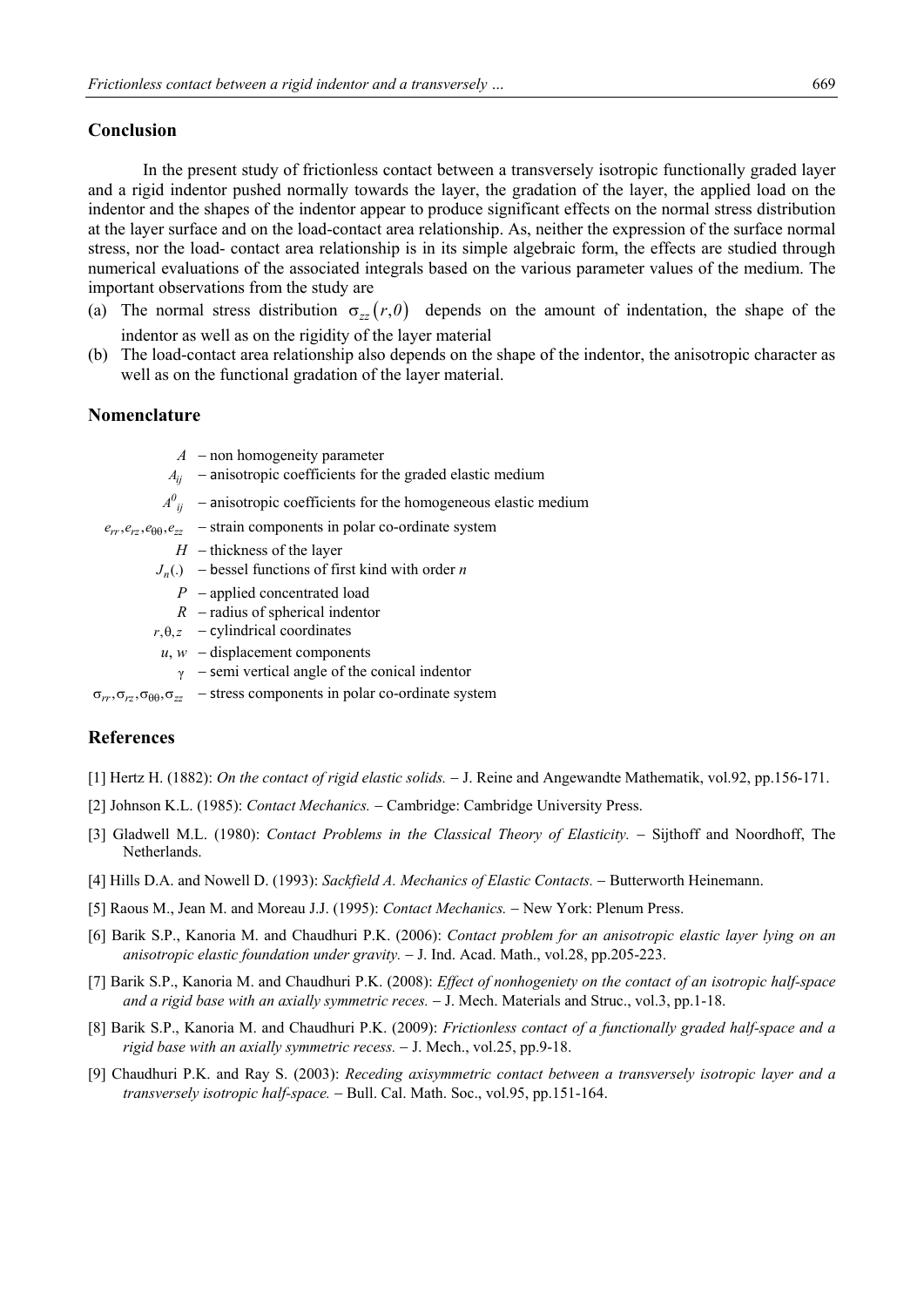- [10] Comez I. (2013): *Contact problem of a functionally graded layer resting on a Winkler foundation.* Act. Mech., vol.224, pp.2833-2843.
- [11] Comez I., El-Borgi S., Kahya V. and Erdöl R. (2016): *Receding contact problem for two-layer functionally graded media indented by a rigid punch.* Acta. Mech., vol. 227, pp.2493-2504.
- [12] Gecit M.R. (1981): *Axisymmetric contact problem for an elastic layer and an elastic foundation.* Int. J. Engg. Sci., vol.19, pp.747-755.
- [13] Fabrikant V.I. (2006): *Elementary solution of contact problems for a transversely isotropic layer bonded to a rigid foundation.* - Z. Angew. Math.Phys., vol.57, pp.464-490.
- [14] Kit G.S. and Monastyrsky B.E. (2001): *A contact problem for a half-space and a rigid base with an axially symmetric recess.* - J. Mathematical Sci., vol.107, pp.3545-3549.
- [15] Ke L.L., Yang J., Kitipornchai S. and Wang Y.S. (2008): *Frictionless contact analysis of a functionally graded piezoelectric layered half-plane.* – Smart Mater. Struc., vol.17, pp.025003.
- [16] Ke L.L and Wang Y.S. (2007): *Two dimensional sliding frictional contact of a functionally graded materials.* European J. Mech. A/Solids., vol.26, pp.171-188.
- [17] Ke L.L., Yang J., Kitipornchai S. and Wang Y.S. (2008): *Electro-mechanical frictionless contact behavior of a functionally graded piezoelectric layered half-plane under a rigid punch.* – Int. J. Solids Struc., vol.4, pp.3313-3333.
- [18] Ke L.L., Yang J., Kitipornchai S. and Wang Y.S. (2010): *Sliding frictional contact analysis of functionally graded piezoelectric layered half-plane.*  Acta Mech., vol.209, pp.249-268.
- [19] Nowacki W. (1973): *Theory of Elasticity*. Warsaw: PWN.
- [20] Birinci A. and Erdol R. (1999): *Frictionless contact between a rigid stamp and an elastic layered composite resting on simple supports.* – Math. and Comp. Appl., vol.4, pp.261-272.
- [21] El-Borgi S., Abdelmoula R. and Keer L. (2006): *A receding contact plane problem between a functionally graded layer and a homogeneous substrate.* – Int. J. Solids and Struc., vol.43, pp.658-674.
- [22] El-Borgi S., Usman S. and Guler M.A. (2014): *A frictional receding contact plane problem between a functionally graded layer and a homogeneous substrate.* Int. J. Solids Struc., vol.51, pp.4462-4476.
- [23] Patra R., Barik S.P., Kundu M. and Chauaudhuri P.K. (2014): *Plane Elastostatic Solution in an Infinite Functionally Graded Layer Weakened by a Crack Lying in the Middle of the Layer.* Int. J. Computational Math., vol.2014, Article ID 358617.
- [24] Patra R., Barik S.P. and Chaudhuri P.K. (2016): *Frictionless contact of a rigid punch indenting a transversely isotropic elastic layer.* – Int. J. Adv. Appl. Math. and Mech., vol.3, pp.100-111.
- [25] Jing L., Ke L.L., Wang Y.S., Yang J. and Alam F. (2012): *Thermoelastic frictional contact of functionally graded materials with arbitrarily varying properties.* – Int. J. Mech. Sci., vol.63, pp.86-98.
- [26] Yan J. and Li X. (2015): *Double receding contact plane problem between a functionally graded layer and an elastic layer.* European J. Mech. A/Solids., vol.53, pp.143-150.
- [27] Adiyaman G., Birinci A. and Öner E. (2016): *A receding contact problem between a functionally graded layer and two homogeneous quarter planes.*  Acta. Mech., vol.227, pp.1753-1766.
- [28] Jie S. and Liao-Liang Yue-Sheng K.W. (2016): *Axisymmetric frictionless contact of a functionally graded piezoelectric layered half-space under a conducting punch.*  $-$  Int. J. Solids Struc., vol.90, pp.45-59.
- [29] Giannakopoulos A.E. and Suresh S. (1997): *Indentation of solids with gradients in elastic properties: part I. Point force solution.* - Int. J. Solids Struc., vol.34, pp.2357-2392.
- [30] Giannakopoulos A.E. and Suresh S. (1997): *Indentation of solids with gradients in elastic properties: part II. Axisymmetric indentors.* Int. J. Solids Struc., vol.34, pp.2393-2428.